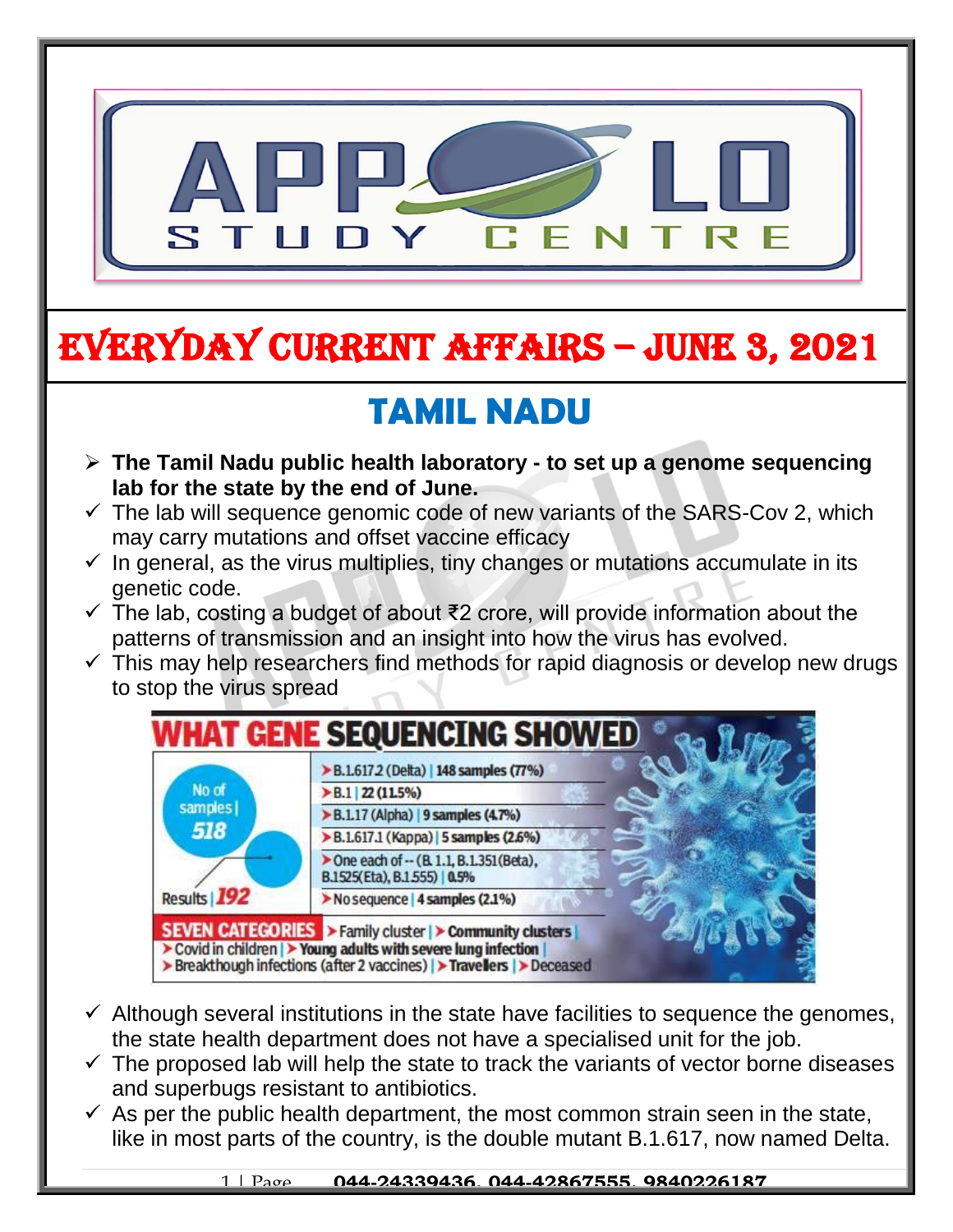- $\checkmark$  Until now, Tamil Nadu has sent more than 600 samples at least 518 between April and May – to the Bengaluru-based In-Stem, as per recommendations from the Centre.
- $\checkmark$  InStem is part of INSACOG, a consortium of 10 labs that track variants in Covid samples
- $\checkmark$  The results of more than 192 samples returned by the lab showed that 77% of samples drawn during the peak were Delta.
- $\checkmark$  The remaining samples contained four other variants including Alpha and Beta.
- $\checkmark$  Samples from across the state were divided into categories family clusters, community clusters, Covid in children, young adults with severe lung infection, breakthrough infections (infected 14 days after two vaccinations), samples from deceased and travellers.
- **Southern Railway – to run trains operated by private players from Chennai and other cities in the state soon**
- $\checkmark$  In this regard, the Railway Board will be selecting the firms by the end of the month and the private trains may start running by end of the year or even earlier
- $\checkmark$  The financial bids for running trains, including on 11 routes in Chennai cluster, will be opened by June-end.
- $\checkmark$  The project cost for Chennai cluster will be Rs 3,221 crore, covering around 1,052 km, the highest after Mumbai.
- $\checkmark$  The routes identified include Chennai to Madurai, Coimbatore, Trichy, Kanyakumari, Tirunelveli, Mumbai, Mangalore, Secunderabad and Delhi.
- $\checkmark$  According to the Railway Board, more than 10 players are eligible for bidding
- $\checkmark$  The private operator will bring rolling stock, fix fare and run the train using railways' crew.
- $\checkmark$  As per the arrangement, railway zones were told to identify stations, maintenance yard, washing lines, pitlines within existing facilities for maintaining the private trains or set aside land for the operator to build such facilities near the stations.
- $\checkmark$  Tambaram could be a terminal for south-bound private trains while Tondiarpet yard was being considered for maintaining private trains.

#### **NATIONAL**

- **On June 2, the Union Cabinet, chaired by the PM Narendra Modi - approved the Model Tenancy Act (MTA) which aims to protect the interests of both tenants and landlords.**
- $\checkmark$  The government had first released the draft of the act in 2019, more than six years after it was first mooted by the Centre
- $\checkmark$  The creation of the act was first announced in budget speech of 2019 by finance minister Nirmala Sitharaman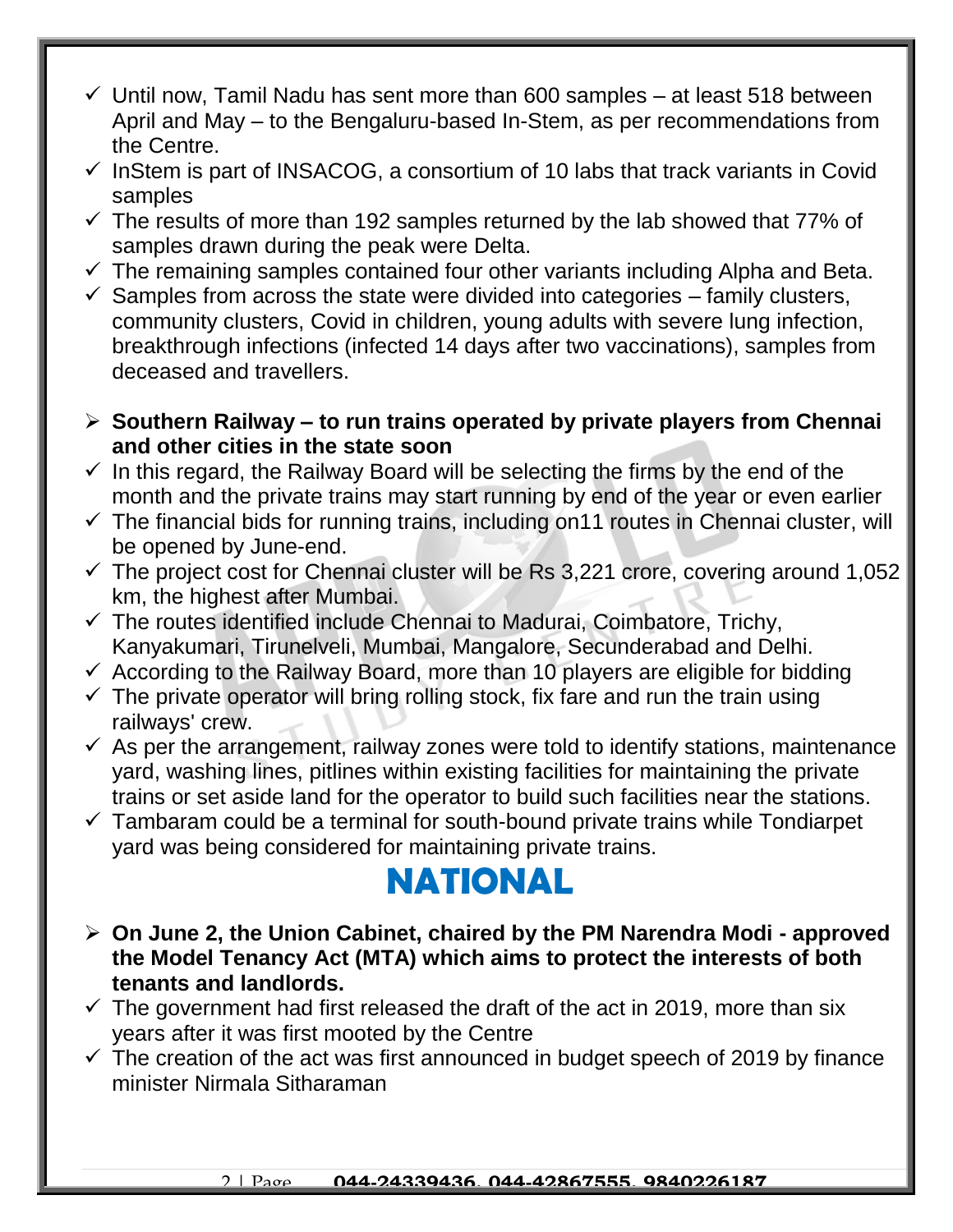$\checkmark$  While announcing, Union housing and urban affairs minister Hardeep Singh Puri said that the MTA will provide a legal framework with respect to rental housing across the country.



- $\checkmark$  The Act seeks to bring about wide-ranging reforms, including setting up of separate rent authorities, courts and tribunals in every district
- $\checkmark$  Under the Act, for residential premises, tenants will have to submit a security deposit of maximum two months' rent, while in case of commercial properties, six months rent will have to be deposited.
- $\checkmark$  The Act is not 'compulsory' for implementation by the States
- $\checkmark$  States and Union territories can adopt the MTA by enacting fresh legislation or they can amend their existing rental laws suitably.
- $\checkmark$  The Act calls for a written agreement for all new tenancies, which will have to be submitted to the concerned district 'rent authority'.
- $\checkmark$  The rent and duration of tenancy will be fixed by mutual consent between the owner and tenant.
- $\checkmark$  For revision of rent, landlords need to give a written notice three months in advance and the new rent will be on mutual consent.
- $\checkmark$  According to the Act, if a tenant fails to vacate the premises let out on rent in accordance with the tenancy agreement, he or she will be liable to pay the landlord twice the monthly rent for the first two months and then four times till the latter continues to occupy the said premises.
- $\checkmark$  If any dispute emerges between the owner and tenant, they will have to first approach 'Rent Authority'.
- $\checkmark$  If any party is not satisfied with the Rent Authority's order, 'Rent Court' can be approached and then 'Rent Tribunal'.
- $\checkmark$  According to the Census 2011, more than 1 crore houses were lying vacant in urban areas across the country.
- $\checkmark$  The Government expects MTA will open up large number of residential and commercial properties for rental purposes
- $\checkmark$  It is also expected to give an opportunity for private participation in rental housing as a business model in order to address the huge housing shortage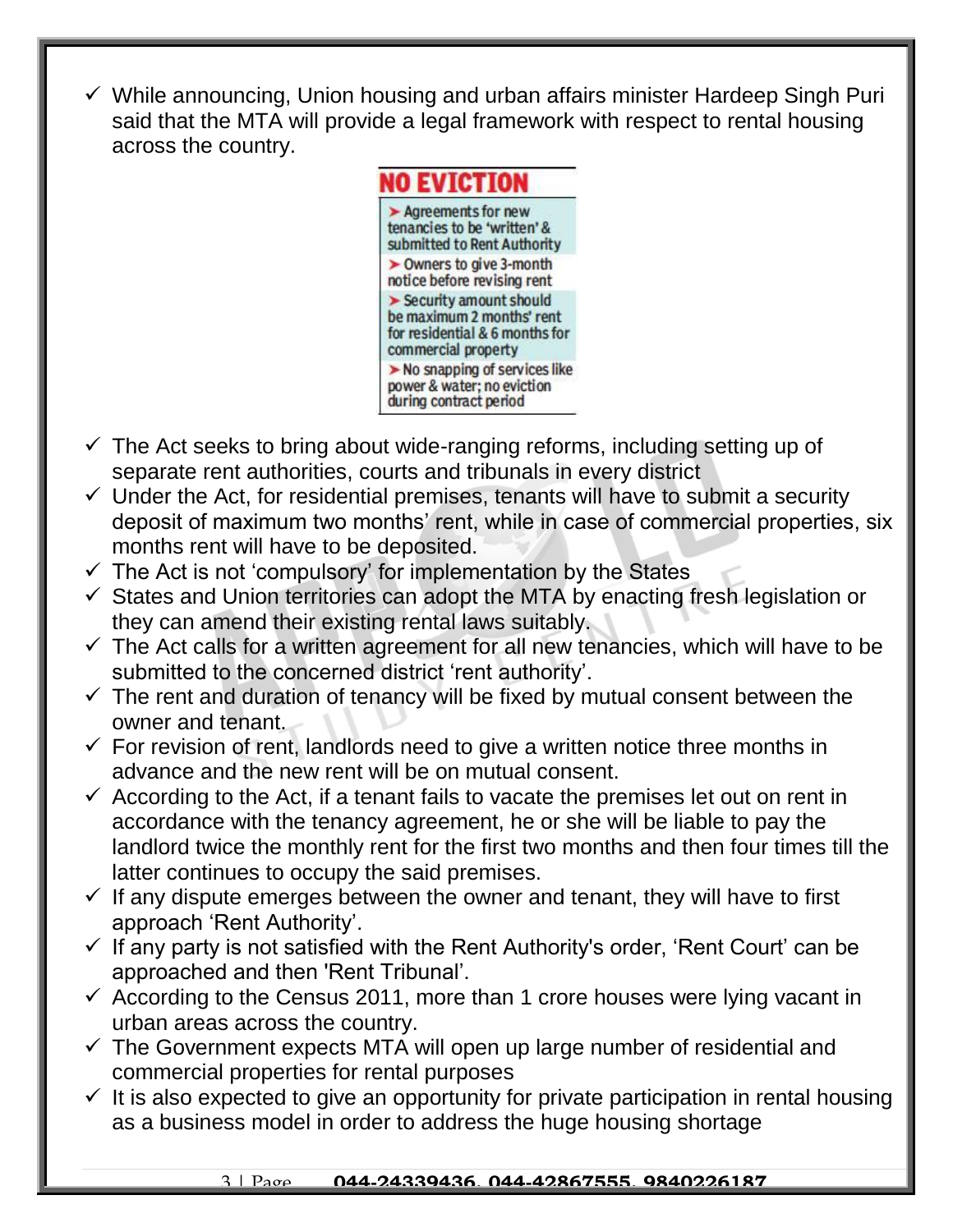- $\checkmark$  The Act was aimed at helping the government to achieve the target of "Housing" for All by 2022".
- **Haffkine Biopharma,a Maharashtra-based PSU - to manufacture Covaxin under technology transfer arrangement with Bharat Biotech Limited**
- $\checkmark$  According to the Ministry of Science and Technology, the production would take place at the Parel, Mumbai complex of Haffkine Biopharma and the company will produce 22.8 crore doses of Covaxin in a year.
- $\checkmark$  For undertaking production of Covaxin, Haffkine Biopharma has been provided with a ₹65 crore grant by the Centre and ₹94 crore from the government of Maharashtra
- The Haffkine BioPharmaceutical Corporation Ltd is an offshoot of the 122-year-old Haffkine Institute, which is one of the oldest biomedical research institutes in the country
- $\checkmark$  The institute has been named after the Russian bacteriologist, Waldemar Haffkine, who invented the plague vaccine.

#### **INTERNATIONAL**

- **US Politicians – have introduced a new bipartisan bill, 'Equal access to green cards for legal employment', also known as the 'Eagle Act'**
- $\checkmark$  It seeks to remove the 7% per-country cap on employment-based green cards in a phased manner.
- $\checkmark$  After the phase-in period of nine years, employment-based green cards will be issued on a first-come, first-served basis.
- $\checkmark$  After the enactment of the bill, during the first nine years, skilled legal immigrants will be allowed to file for adjustment of status to green cards if they have got a labour certification
- $\checkmark$  Also, two years must have passed since approval of Form I-140, which is filed by the employer sponsoring the employment-based green card
- $\checkmark$  Owing to the existence of a per-country cap of 7%, those born in India and China are adversely affected.
- $\checkmark$  According to a study, the employment-based green card backlog (EB2 and EB3 skilled category) for those from India had reached 7.4 lakh in April 2020, with an expected wait time of 84 years.
- $\checkmark$  However, the bill does not seek to increase the total number of employmentbased green cards — the annual limit is 140,000 — nor does it seek to recapture unutilised numbers.
- $\checkmark$  To protect American workers, several measures have been put in place under the Act.
- $\checkmark$  Employers that hire foreign workers will have to advertise the jobs to American workers on a searchable Department of Labour (DoL) website for at least 30 days.
- $\checkmark$  Those with more than 50% foreign workers will not be able to sponsor any more.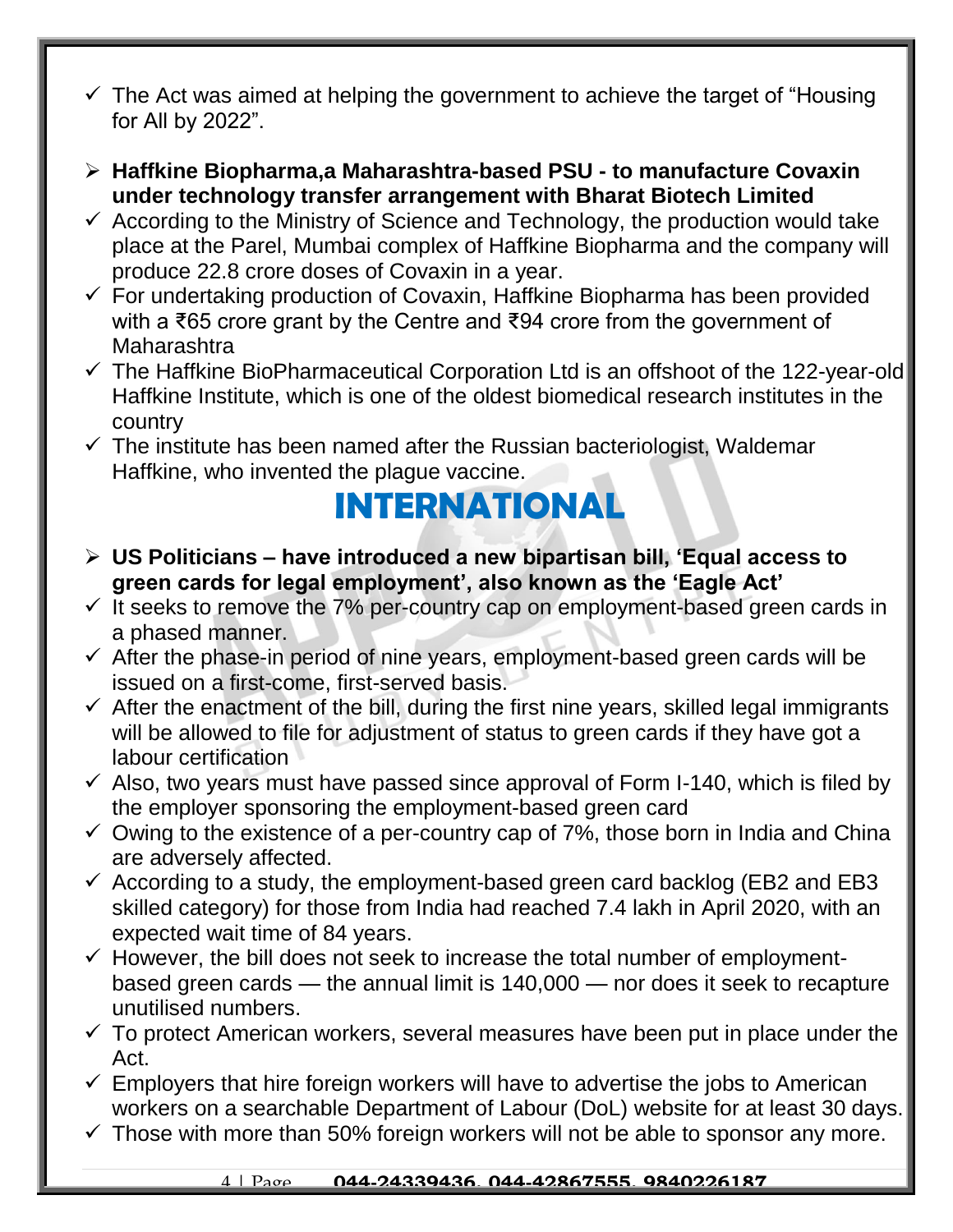- $\checkmark$  Business visas (B visas) can no longer be used as work visas.
- $\checkmark$  In addition, DoL will be authorised to set a fee to regulate the H-1B worker programme.

#### **INDIA AND NEIGHBOURS**

 **The Singapore-registered MV 'X-Press Pearl' container ship – had started sinking off Sri Lanka's main port on June 2**



- $\checkmark$  The ship carrying chemicals had been on fire for almost two weeks before the blaze was put out this week.
- $\checkmark$  Hundreds of tonnes of oil from fuel tanks could leak into the sea, causing pollution, devastating nearby marine life and creating a marine environmental disaster
- $\checkmark$  The efforts taken by the experts to tow the ship to deeper waters had failed
- $\checkmark$  The reasons for the fire was believed to be the chemicals being transported on the Singapore-flagged vessel
- $\checkmark$  It was carrying 1,486 containers, including 25 tonnes of nitric acid and other chemicals that were loaded at a port in India on May15.
- $\checkmark$  The fire onboard the ship was put out after eight days' struggle by three ICG ships and four Sri Lankan tugs.
- $\checkmark$  ICG's Samudra Prahari which is a specialised pollution response vessel is standing by monitoring for signs of oil and chemicals pollution from the ship.
- $\checkmark$  The sinking of the burnt chemical-laden container ship raised concern among Indian authorities about pollution reaching the coral-rich southern coast.
- $\checkmark$  The accident site is 300km from Rameswaram in Tamil Nadu.
- $\checkmark$  National Centre for Coastal Research, a laboratory under the Ministry of Earth Sciences that monitors and conducts coral restoration work in the Gulf of Mannar, said so far there is no sign of pollutants near the Indian shores.
- $\checkmark$  Meanwhile, researchers from the Indian National Centre for Ocean Information Services, Hyderabad, another MoES lab, said they would run an oil spill trajectory prediction model once they get data on the initial conditions and spillage from the Indian Coast Guard (ICG).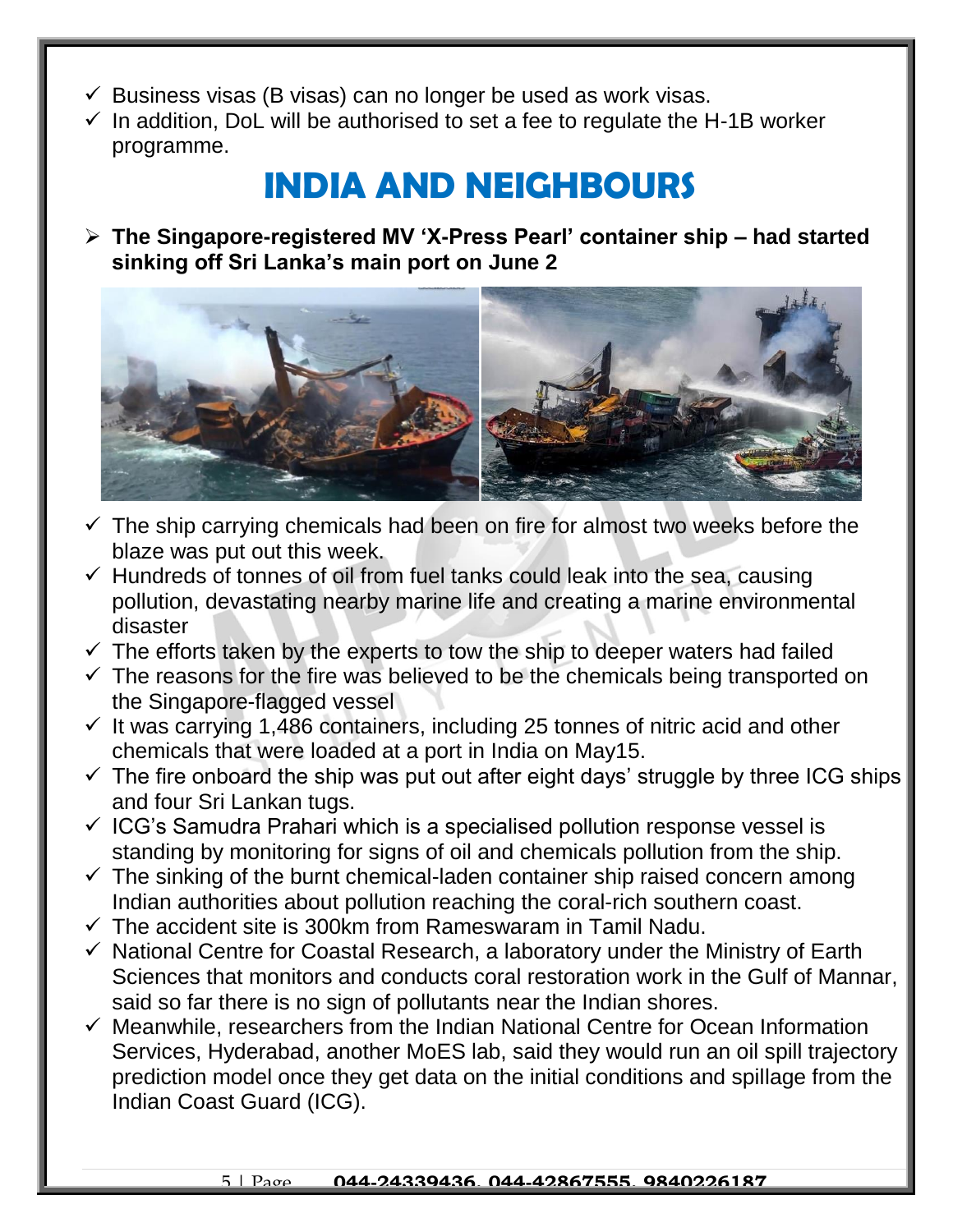## **SCIENCE, TECHNOLOGY & ENVIRONMENT**

- **India – has been ranked at fifth place globally in terms of the number of private firms in the space tech sector**
- $\checkmark$  The country has more than 350 private firms and it is already more than Japan, China and Russia
- $\checkmark$  This was revealed in a global report titled 'Space-Tech Industry 2021/Q2 Landscape Overview' done by Spacetech Analytics that analysed more than 10,000 private firms involved in the space sector
- $\checkmark$  The report projects the space tech economy to touch \$500 trillion by 2025
- $\checkmark$  Out of the 10,000-odd firms analysed, more than 5,500 are in the US, followed by the UK, Canada and Germany.
- $\checkmark$  The report lists 368 companies in India compared to 288, 269 and 206 in China, France and Spain, respectively.
- $\checkmark$  Japan and Russia have 184 and 56, respectively.



 $\checkmark$  As per the global report, most companies (2,820) are in navigation and mapping, followed by 1,000 manufacturing firms, 718 doing space communication, remote sensing (211), aerial imaging (152), spacecraft development (80), space travel (58), and space medicine (48).

### **ECONOMY**

- **Global unemployment - is expected to reach 205 million in 2022, surpassing the level of 187 million in 2019.**
- $\checkmark$  This is equivalent to an unemployment rate of 5.7%, as projected by a new assessment by the International Labour Organisation (ILO) released on June 2
- $\checkmark$  Excluding the Covid-19 crisis period, such a rate was last seen in 2013.
- $\checkmark$  As per the report, the effects of labour market crisis and unemployment triggered by Covid-19 will remain until at least 2023
- $\checkmark$  This was revealed in the ILO's World Employment and Social Outlook: Trends 2021 (WESO Trends)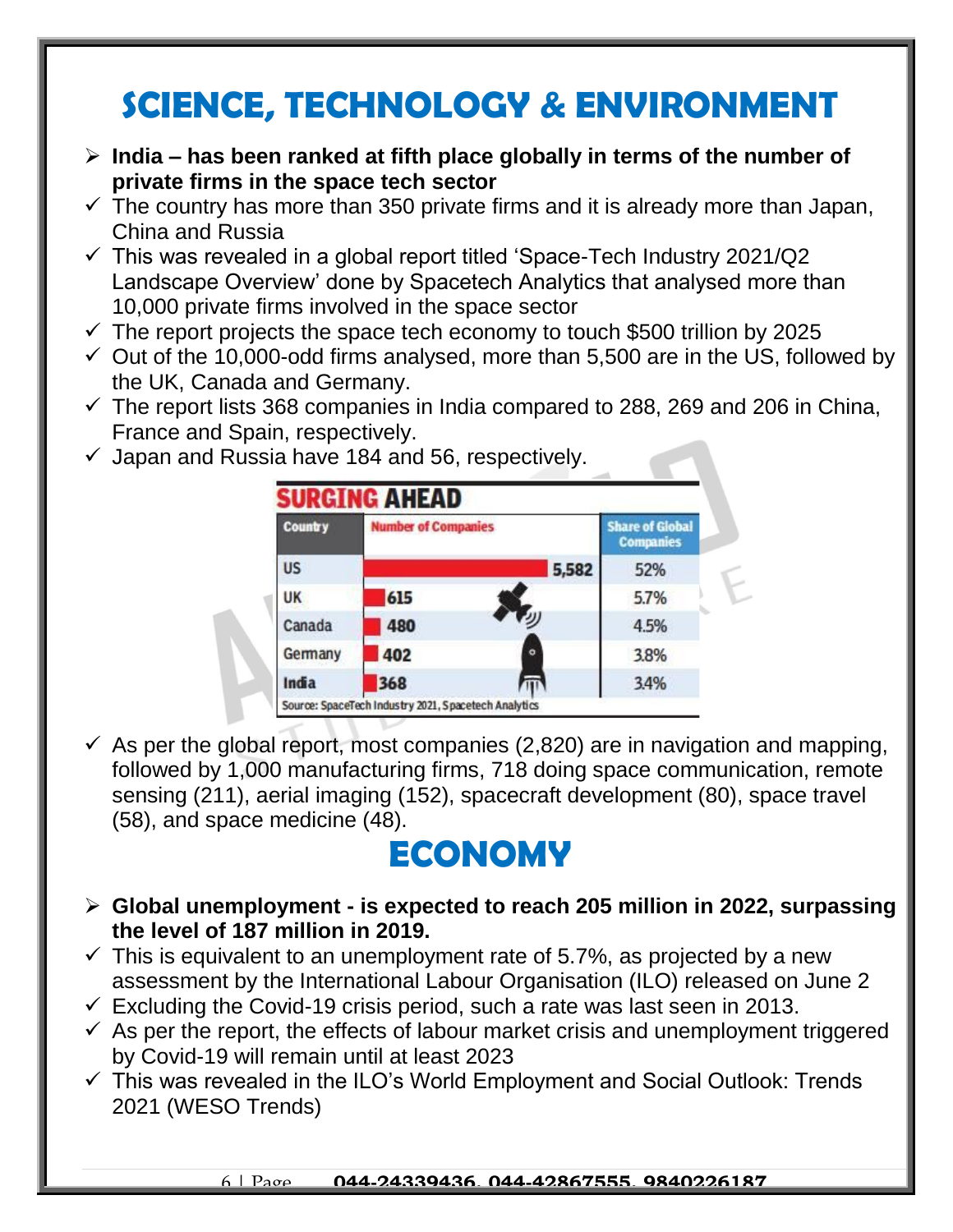- $\checkmark$  The report projects that the global crisis-induced 'jobs gap' will reach 75 million in 2021, before falling to 23 million in 2022.
- $\checkmark$  The related gap in working hours amounts to the equivalent of 100 million fulltime jobs in 2021 and 26 million full-time jobs in 2022.
- $\checkmark$  The worst affected regions in the first half of 2021 have been Latin America and the Caribbean, and Europe and Central Asia.
- $\checkmark$  In both regions, estimated workinghour losses exceeded 8% in the first quarter and 6% in the second quarter, compared to global working hour losses of 4.8% and 4.4% in the first and second quarter, respectively.

#### **INTERNATIONAL DAY**

#### **World Bicycle Day – June 3**



- $\checkmark$  The day aims at promoting the use of bicycles for a cleaner environment and a healthy lifestyle.
- $\checkmark$  Bicycles are affordable, reliable, clean and environmentally sustainable means of transport.
- $\checkmark$  In April 2018, the United Nations General Assembly declared June 3 as World Bicycle Day
- $\checkmark$  The campaign to promote the UN resolution for World Bicycle Day was led by Professor Leszek Siblisk, who was working as a social scientist in the United **States**
- $\checkmark$  The World Bicycle Day has a logo, a Blue and White one, that was designed by Isaac Feld while the accompanying animation was done by Professor John E. Swanson.
- $\checkmark$  The UN Sustainable Transport Conference will take place from 14 to 16 October 2021 in Beijing, China
- $\checkmark$  It will focus on the central role that sustainable transport plays in achieving the Sustainable Development Goals and the Paris Agreement on climate change
- $\checkmark$  World Bicycle Day is now associated with promoting a healthy lifestyle for people with Type 1 and Type 2 diabetes